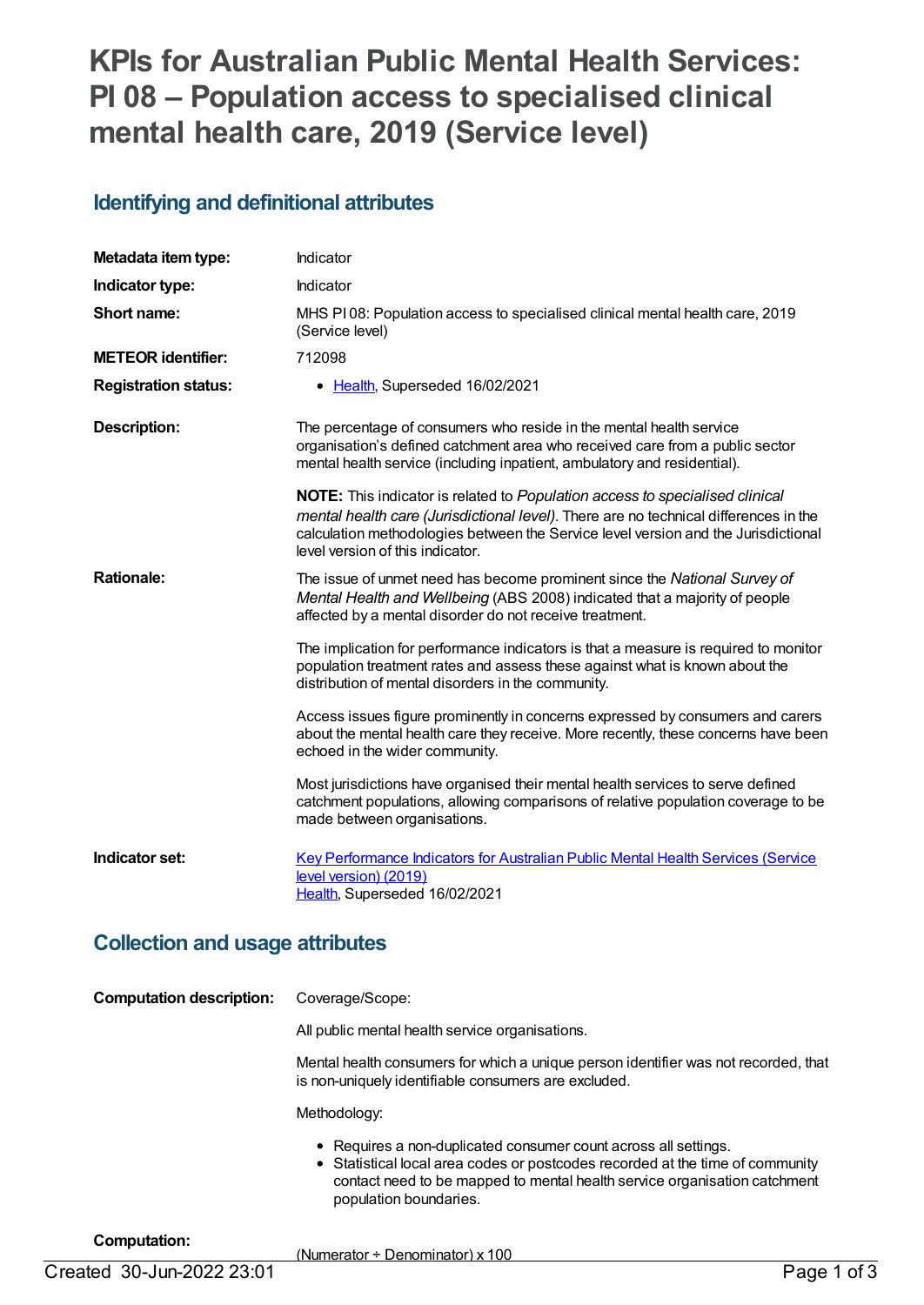| Numerator:      | Number of consumers who reside in the defined catchment area who received<br>services from the mental health service organisation's specialised mental health<br>services within the reference period. |
|-----------------|--------------------------------------------------------------------------------------------------------------------------------------------------------------------------------------------------------|
| Denominator:    | Number of mental health consumers who reside in the mental health service<br>organisation's defined catchment area within the reference period.                                                        |
| Disaggregation: | Service variables: nil.                                                                                                                                                                                |
|                 | Consumer attributes: age, Socio-Economic Indexes for Areas (SEIFA),<br>remoteness, Indigenous status.                                                                                                  |

## **Representational attributes**

| <b>Representation class:</b> | Percentage |
|------------------------------|------------|
| Data type:                   | Real       |
| Unit of measure:             | Person     |
| Format:                      | N[NN].N    |

## **Indicator conceptual framework**

| <b>Framework and</b> | Accessible |
|----------------------|------------|
| dimensions:          |            |

## **Accountability attributes**

| <b>Benchmark:</b>                                  | Levels at which the indicator can be useful for benchmarking:                                                                                                                                                                                                                                                                                             |
|----------------------------------------------------|-----------------------------------------------------------------------------------------------------------------------------------------------------------------------------------------------------------------------------------------------------------------------------------------------------------------------------------------------------------|
|                                                    | • mental health service organisation<br>• regional group of services<br>• state/territory.                                                                                                                                                                                                                                                                |
| Further data development /<br>collection required: | This indicator cannot be accurately constructed using the mental health National<br>Minimum Data Sets (NMDSs) because the data sets do not include unique patient<br>identifiers that allow linkage across data sets.                                                                                                                                     |
|                                                    | A proxy solution is to use only the Community Mental Health Care NMDS, which is<br>estimated to include more than 90% of all persons by public mental health services.<br>The accuracy of this solution is limited by the fact that states and territories vary in<br>the extent to which unique patient identifiers are available on a state-wide basis. |
|                                                    | Accurate construction of this indicator at a national level requires separate indicator<br>data to be provided individually by states and territories.                                                                                                                                                                                                    |
|                                                    | Development of state-wide unique patient identifiers within all mental health-related                                                                                                                                                                                                                                                                     |

NMDSs is needed to improve this capacity.